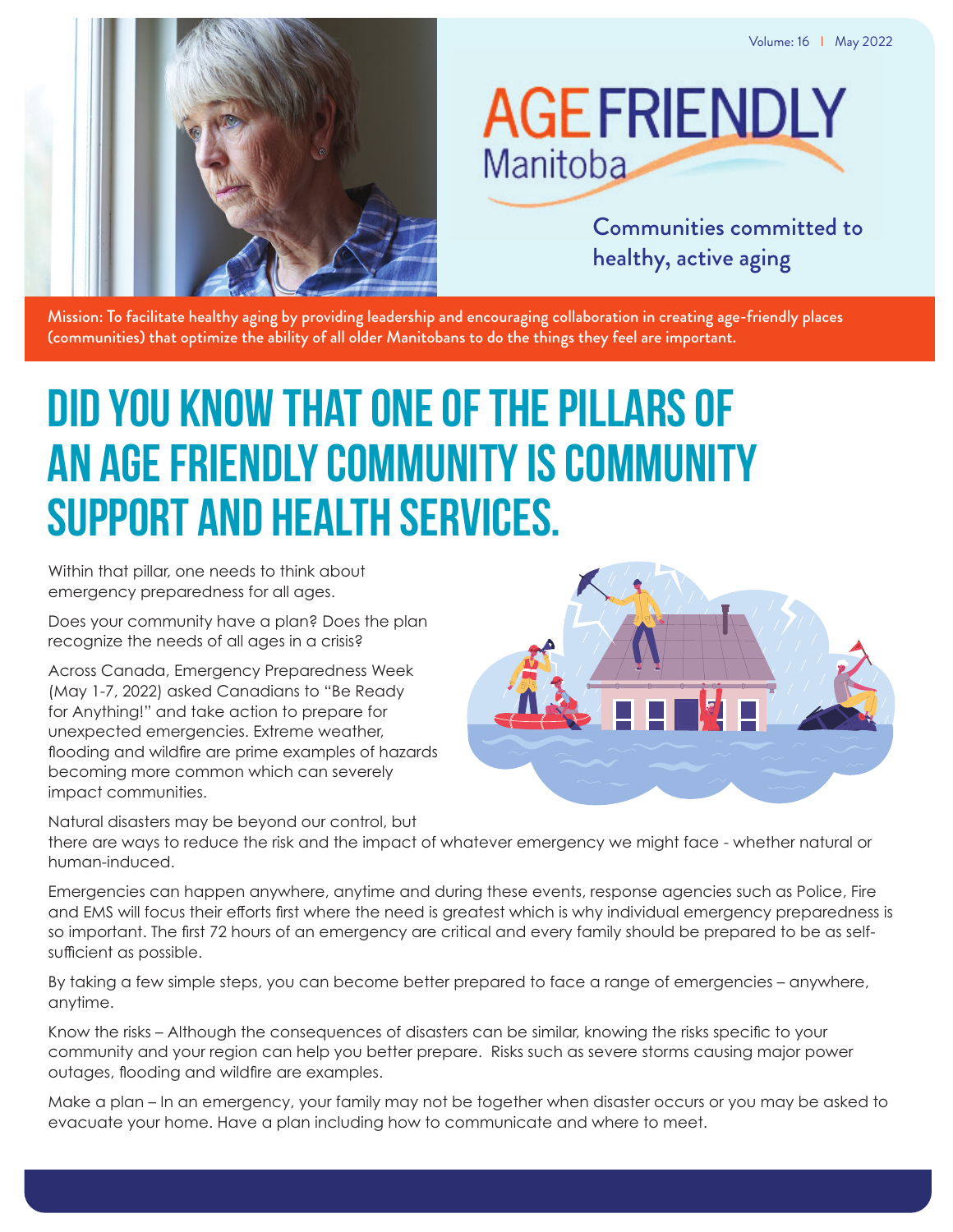### **Do individuals in your community know about the need for an emergency kit?**

During an emergency you will need basic supplies. Be prepared to be selfsufficient for at least 72 hours. You may have to 'grab and go' your emergency kit with little warning if evacuation is required, or shelter in place. Keep in mind, that power and tap water may not be available and don't forget supplies for your pets.

**Stay informed** – Listen to local channels for updates. Have a portable radio with extra batteries or a crank radio in your 72 hour emergency kit.

The 72 Hour Emergency Kit Checklist below outlines the basic items every individual should have:

- Non-perishable food (ready-toeat items that do not require refrigeration)
- Manual can opener
- Bottled water (4 litres per person per day)
- Flashlight and batteries
- Radio and batteries or crank radio
- Spare batteries (for radio and flashlight)
- First-aid kit
- Candles and matches/lighter
- Extra car keys and cash
- Important papers (identification)
- Clothing and footwear
- Blankets or sleeping bag
- Toilet paper and other personal items
- Medication
- Backpack/duffle bag
- Pet supplies including collar with identification
- Whistle (to attract attention, if needed)
- Playing cards/travel games

## **Who is vulnerable in your Community?**

*In 2007, John Lindsay from Brandon University for Public Health Agency of Canada wrote …*

#### **"What is disaster vulnerability?**

In the end it is a way of describing how and why it matters who we are, where we are, when we're there and what we're doing in times of emergencies. Vulnerability is not a permanent label: we are all vulnerable in various ways and at different times in our lives. What understanding individual vulnerability can do is help us recognize and help those in our community who are more vulnerable and more often at risk. This is not to say the needs of the few outweigh the needs of the many but rather to acknowledge that when a disaster occurs any of us could be among 'the few' and that we will always rely on 'the many'. Unfortunately we must

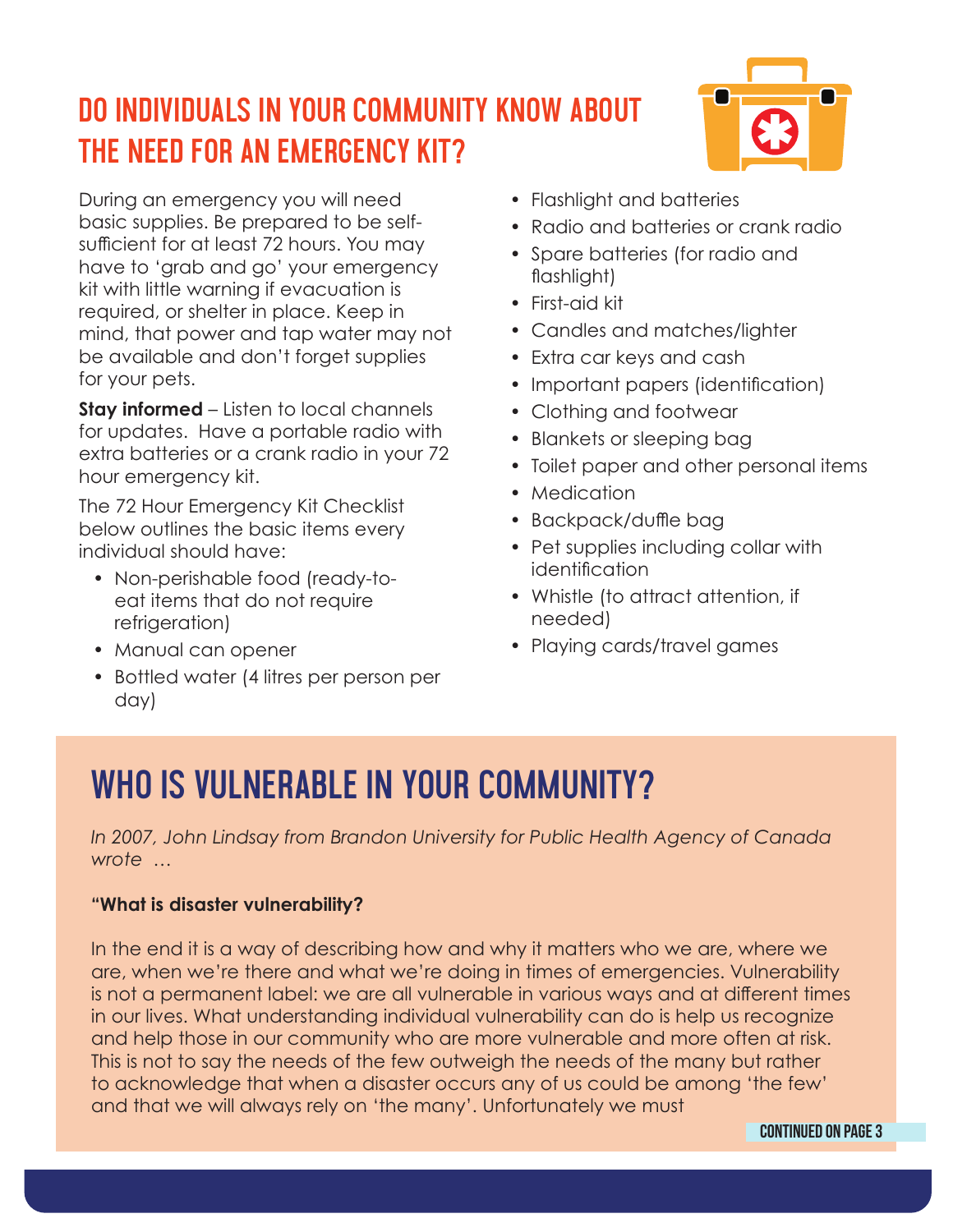also acknowledge that vulnerability is a greater part of life for some and they do deserve greater support.

Furthermore, understanding collective vulnerability is not a way of separating some of the population from the rest. Instead it helps us see how the decisions we make as individuals, and more so as a community, affects the well being of our neighbours and ourselves. It is these decisions and actions that we take daily in regards to our social and built environments that determine how vulnerability will be distributed. Solving disaster vulnerability is therefore not just about ensuring appropriate response and recovery measures are in place, as critical as those measures are, but about addressing the determinants in a sustainable way before disasters occur.

"The common determinants of vulnerability highlight the social, economic and physical characteristics of individuals and groups within communities that serve to increase the likelihood that they will suffer disproportionately more harm in a disaster than the general population." Think about individuals with special needs and your older adults living in your area.

"There are also different types of harm an individual may experience that vary with their unique situation and the nature of the hazard. Smoke from a wildfire may pose health risks to an asthmatic, financial risks to a tourism entrepreneur, and safety risks to an aircraft pilot. Each individual may be vulnerable to the smoke but the means of addressing their risk is as distinct as the factors the determined their vulnerability. Maybe the asthmatic is vacationing at the fishing lodge and needs to be evacuated by plane. Suddenly understanding the interactions of the different vulnerability becomes almost overwhelming but the underlying issue remains clear – we must try to identify the factors that make some people more at risk than others."

The World Health Organization and the Public Health Agency of Canada have collaborated on projects that recognize seniors have different combinations of determinants that generally increase the vulnerability of the older population.

One way to do this is to see that a disaster occurs to whole community but the harm is inflicted on individuals whose vulnerability to that harm varies but collectively contributes to the community's experience. It is this relationship between individual and community experience, that of the collective vulnerability or resiliency of the individuals that comprise the community, which is central to how we address vulnerability. The vulnerability of each individual contributes to the community's vulnerability and therefore vulnerability truly is a community issue that must very often be met at an individual scale.

#### **This leads to the final question of how emergency management can address vulnerability?**

Just as Canada's public health community has recognized that better population health will be achieved by more than just better healthcare services. Emergency managers must accept that decreasing community vulnerability will require more than just better response